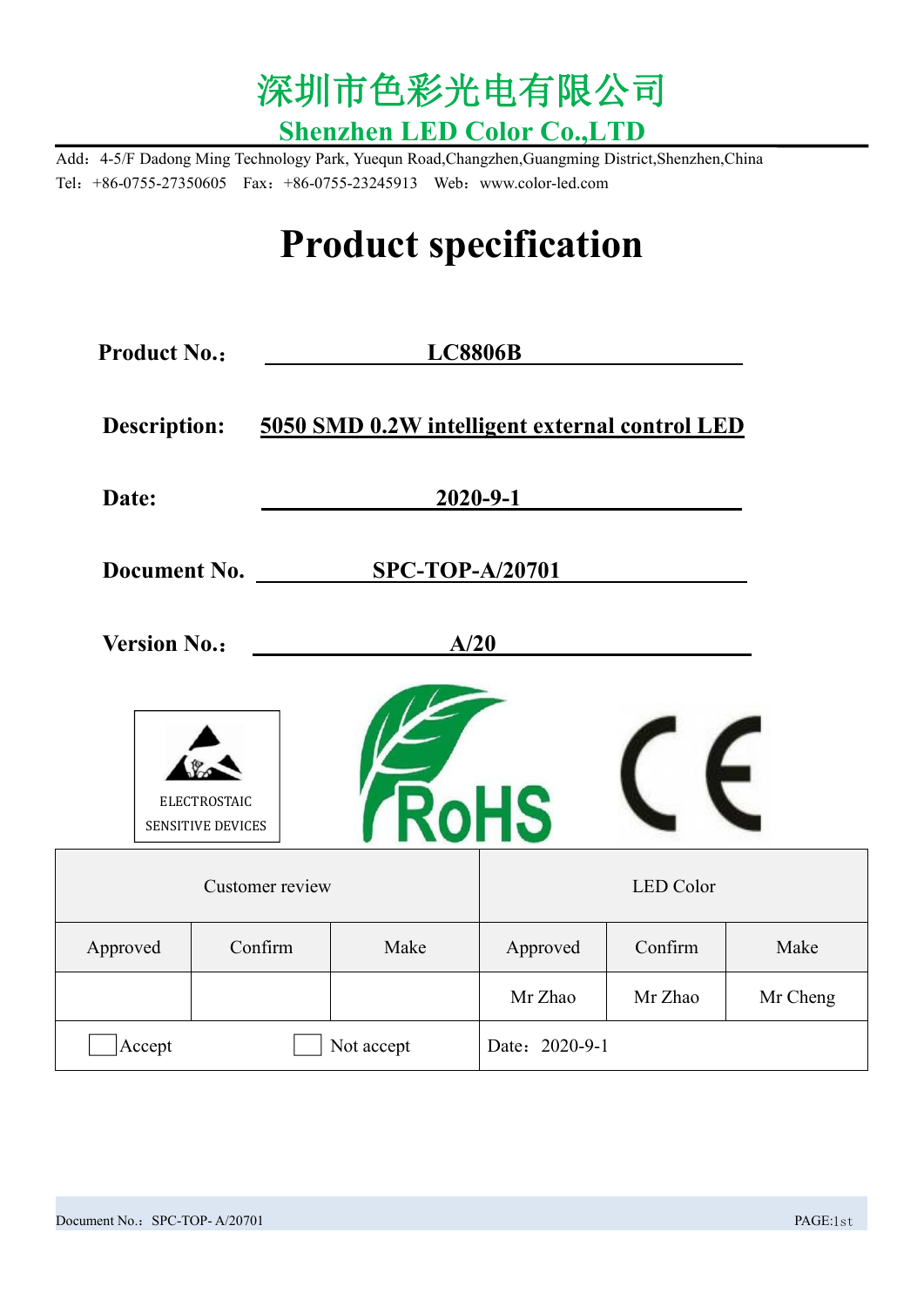### **1.Product description:**

LC8806B is an intelligent externally controlled LED that integrates a control circuit and a light-emitting circuit. Its appearance is the same as a 5050 LED . Each LED is a pixel. The LED contains an intelligent digital interface data latch signal circuit. Power supply voltage regulator circuit, built-in constant current circuit, data regeneration circuit, high precision RC oscillator, output drive adopts patented PWM technology, which effectively guarantees the color consistency of the each pixel.

The data protocol adopts a unipolar return-to-zero code communication method. After the LED is powered on, the DIN terminal receives external signal data, and the data regeneration circuit automatically reshapes and forwards the cascaded output data to ensure that the data is transmitted in series without attenuation and normal transmission .

LC8806B has the advantages of low voltage drive, environmental protection and energy saving, high brightness, large scattering angle, good consistency, long life and so on. The control circuit is integrated inside the LED, which makes the application circuit design easier, less original parts, and small in size. Beautiful, easier to install.

### **2.Main application areas:**

LED full-color luminous character string light, LED full-color soft and hard light bar, LED point light source, LED pixel screen, LED special-shaped screen, LED full-color module, car lights, shoe lights, toys, audio, home appliances, and various electronics product.

### **3.Feature:**

- Smart SMD integrates high-quality external control single-wire serial cascaded constant current IC.
- The control circuit and chip are integrated in SMD components to form a complete externally controlled pixel point, color,color temperature, uniform effect and high consistency,and the default output constant current value OUTR/OUTG/OUTB is 17MA
- Built-in data shaping circuit, any pixel point receives the signal after waveform shaping and then output to ensure that the signal waveform distortion will not accumulate. Data shaping: After receiving the data of this unit, the subsequent data will be shaped and output automatically.
- Built-in power-on reset and power-down reset circuits, the light does not light up after power-on.
- Single-wire data transmission, unlimited cascading, data sending rate 800Kbps synchronous refresh
- Grayscale adjustment circuit (256-level grayscale is adjustable).
- Vertical SMD surface mount package, suitable for all SMT assembly and soldering processes.
- Moisture-proof grade: LEVEL5a.
- CE, RoHS certification.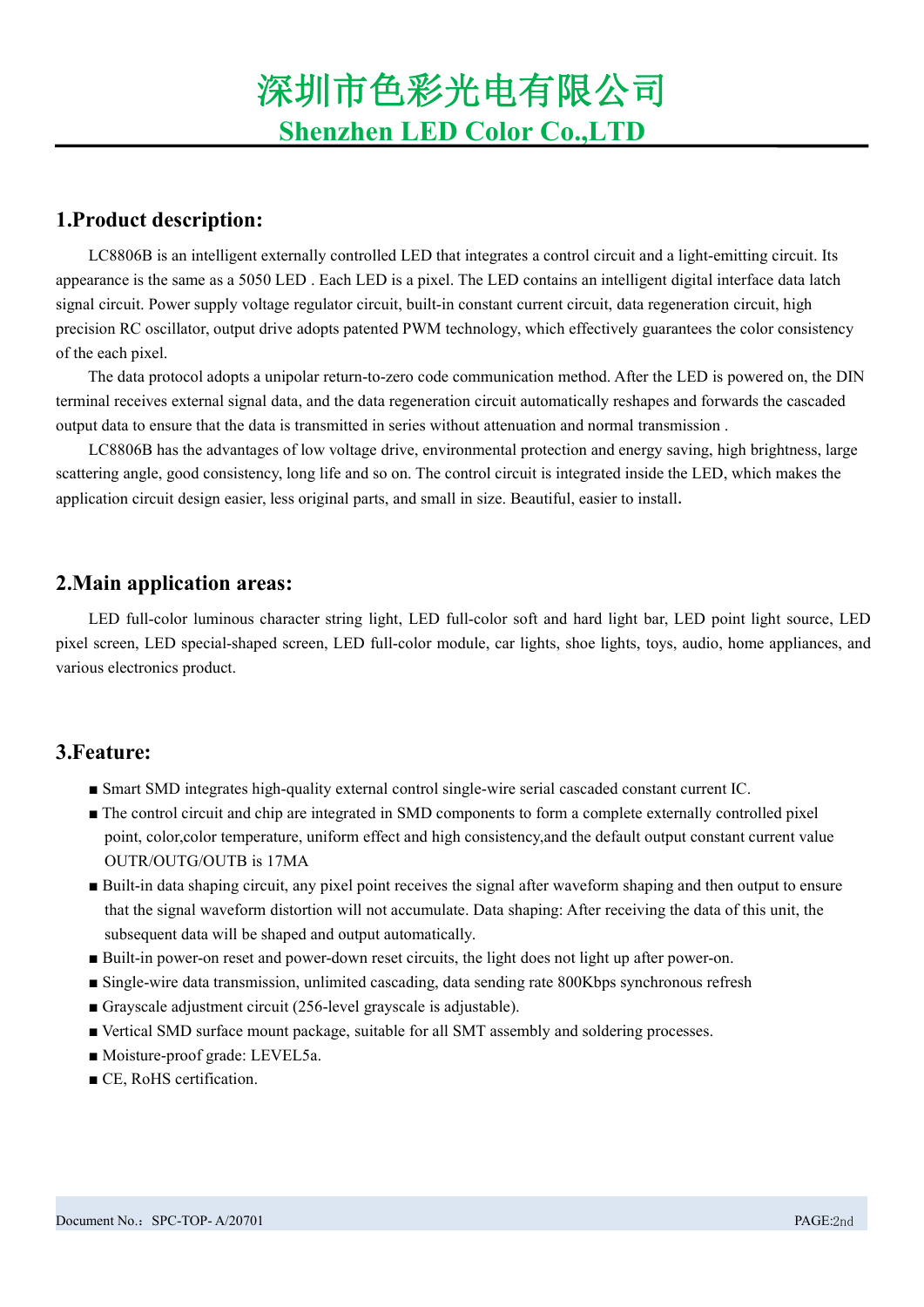## **4.Package size drawing:**



Remarks: All dimensions are marked in millimeters and the tolerance is  $\pm 0.15$  mm, unless otherwise specified.

# **5.Pin diagram and function description:**



| No. | Symbol       | Function description       |
|-----|--------------|----------------------------|
|     | <b>DOUT</b>  | Control data signal output |
| 2   | <b>DIN</b>   | Control data signal input  |
| 3   | NC           | <b>Empty</b> feet          |
| 4   | <b>VDD</b>   | Power supply               |
| 5   | G            | Green output               |
| 6   | $\mathbb{R}$ | Red output                 |
| 7   | B            | Blue output                |
| 8   | <b>GND</b>   | Ground                     |

## **6.RGB chipcharacteristic parameter Ta=25**℃:

| Color | Wavelength (nm) | Light intensity (mcd) | Lumen $(LM)$ |
|-------|-----------------|-----------------------|--------------|
| Red   | 620-630         | 400-800               | $1.5 - 3.0$  |
| Green | 520-535         | 1000-1800             | $4.5 - 56.0$ |
| Blue  | 460-475         | 300-500               | $0.8 - 1.5$  |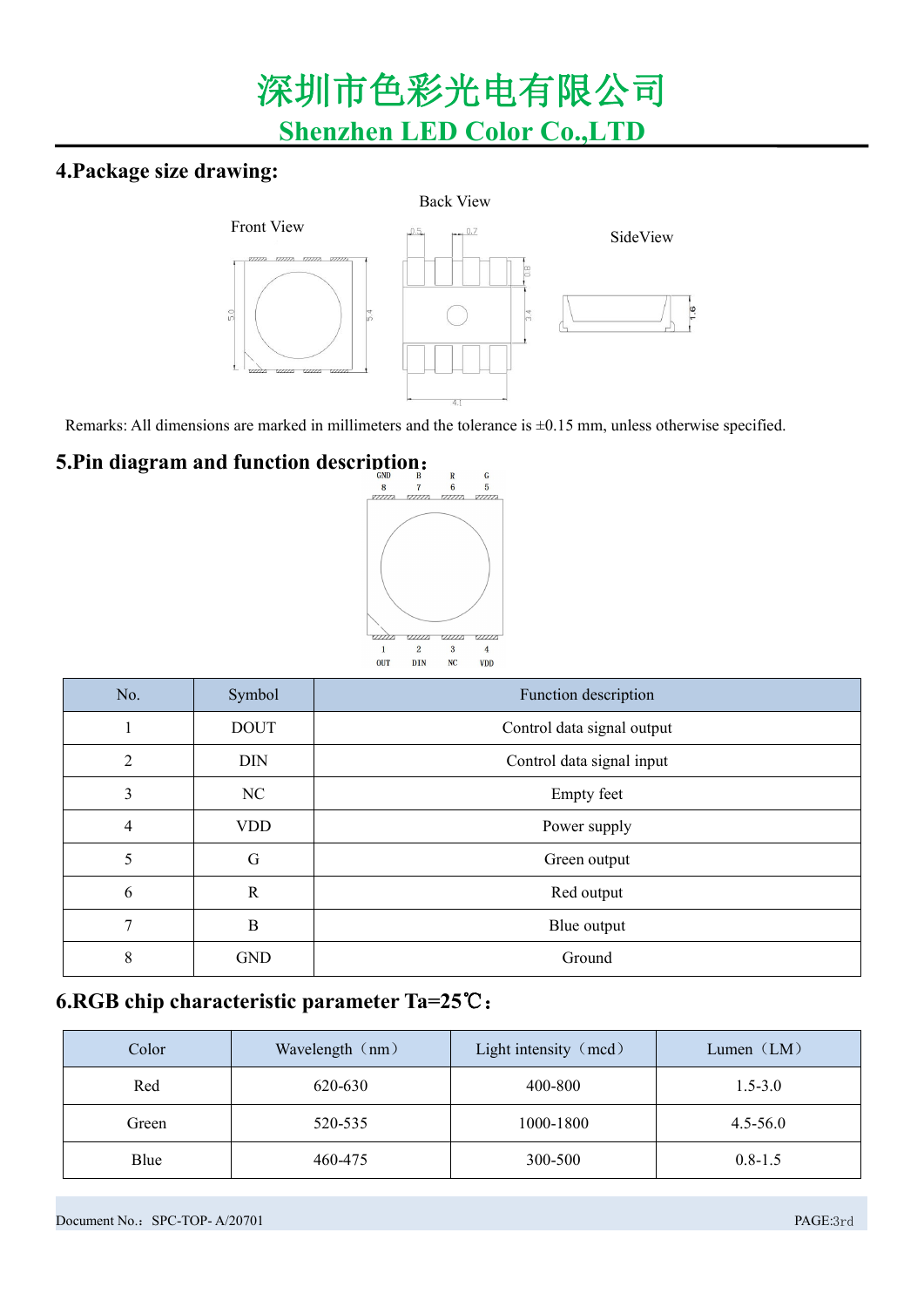## **7.Electrical parameters (limit parameters, unless otherwise specified, Ta=25**℃**):**

| Parameter                  | Symbol           | Range           | Unit         |
|----------------------------|------------------|-----------------|--------------|
| Voltage                    | $V_{DD}$         | $+3.0 \sim +26$ |              |
| Logic input voltage        | $V_I$            | $-0.3 - 0.6$    |              |
| Working temperature        | Topt             | $-40$ $-+85$    | $^{\circ}$ C |
| Storage temperature        | Tstg             | $-50$ $-+85$    | $^{\circ}$ C |
| ESD pressure (Device mode) | V <sub>ESD</sub> | 200             | V            |
| ESD pressure (body model)  | V <sub>ESD</sub> | 4000            |              |

## **8.Electrical characteristics (if no special instructions, VDD=5V, Ta=25**℃**):**

| Parameter                | Symbol                  | Min | Typical                  | Max                      | Unit         |
|--------------------------|-------------------------|-----|--------------------------|--------------------------|--------------|
| The chip supply Voltage  | <b>VDD</b>              |     | 5.0                      | 26                       | V            |
| $R/G/B$ port pressure    | <b>VDS</b>              | ۰   | 28                       | ۰                        | $\mathbf{V}$ |
| High level input voltage | V <sub>IH</sub>         | 0.7 | $\overline{\phantom{a}}$ | $\overline{\phantom{0}}$ | V            |
| Low level input voltage  | $V_{\rm IL}$            | ۰   | $\overline{\phantom{a}}$ | 0.3                      | V            |
| Quiescent Current        | $\overline{\mathrm{I}}$ | -   |                          |                          | mA           |
| <b>PWM</b> Frequency     | fpwm                    |     | 1.2                      |                          | <b>KHZ</b>   |

## **9.Switching characteristics (if no special instructions, VDD=5.0V, Ta=25**℃**)**:

| Parameter                      | Symbol           | Min                      | Typical                  | Max                      | Unit | Test conditions |
|--------------------------------|------------------|--------------------------|--------------------------|--------------------------|------|-----------------|
| The speed of data transmission | $f_{\text{DIN}}$ | $\overline{\phantom{0}}$ | 800                      | $\overline{\phantom{0}}$ | KHz  |                 |
| DOUT transmission delay        | <b>t</b> plz     | $\overline{\phantom{a}}$ | $\overline{\phantom{0}}$ | 500                      | ns   |                 |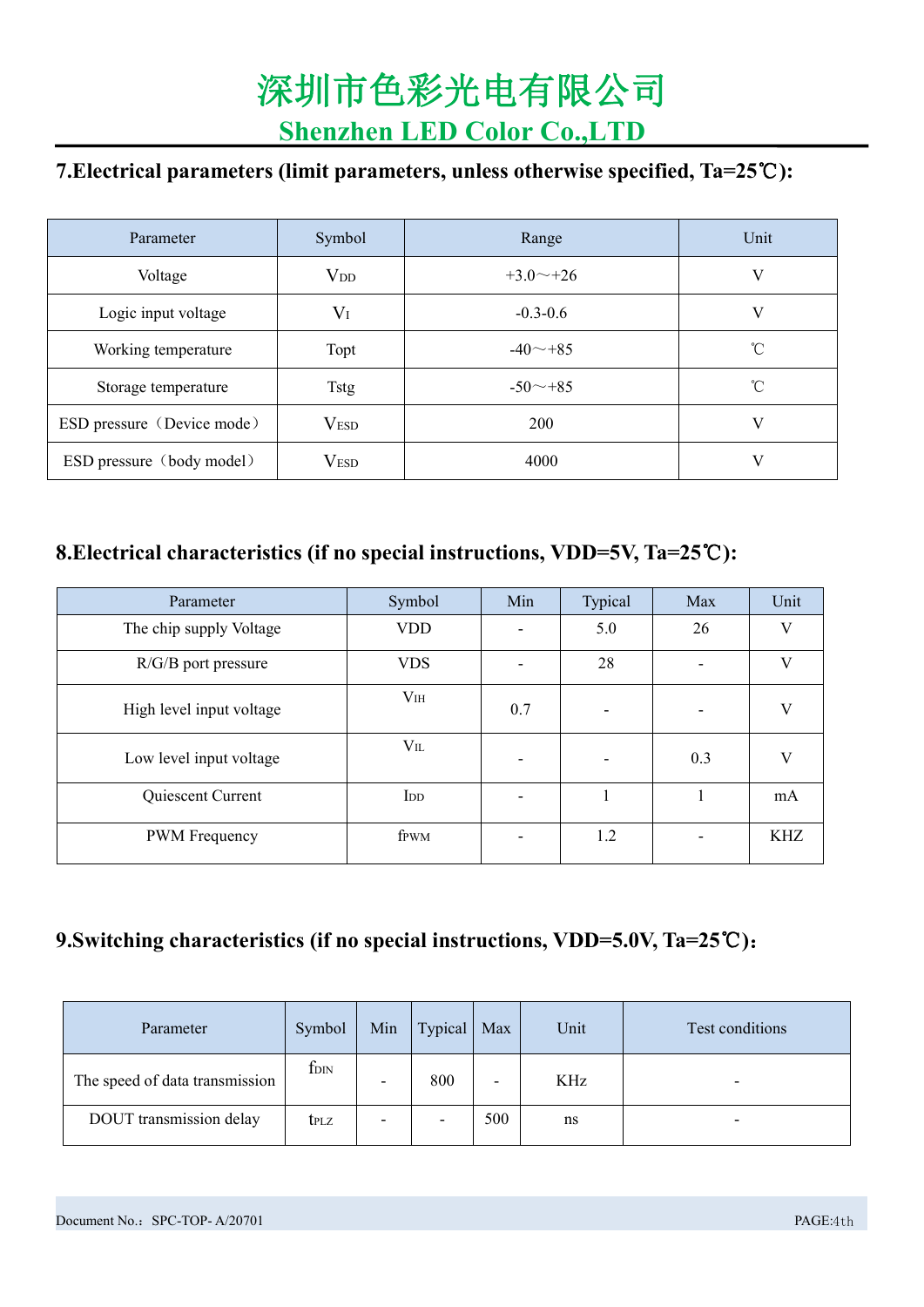### **10.Data transmission time(TH+TL=1.25µs±600ns):**

| Name             | Description                | Min                      | Typical | Max                      | Allowable error | Unit      |
|------------------|----------------------------|--------------------------|---------|--------------------------|-----------------|-----------|
| T0H              | 0 code, high level time    | $\overline{\phantom{a}}$ | 0.3     | $\overline{\phantom{a}}$ | $\pm 0.05$      | <b>US</b> |
| T <sub>1</sub> H | code, high level time      | $\overline{\phantom{a}}$ | 0.9     | -                        | $\pm 0.05$      | <b>US</b> |
| T <sub>0</sub> L | 0 code, low level time     | $\overline{\phantom{a}}$ | 0.9     | $\overline{\phantom{a}}$ | $\pm 0.05$      | <b>US</b> |
| T <sub>1</sub> L | code, low level time       | $\overline{\phantom{a}}$ | 0.3     | $\overline{\phantom{0}}$ | $\pm 0.05$      | <b>US</b> |
| <b>TRST</b>      | Reset code, low level time | $\overline{\phantom{a}}$ | 80      | $\overline{\phantom{a}}$ |                 | <b>US</b> |

## **11.Coding timing diagram**:

The chip protocol uses a unipolar return-to-zero code, and each symbol must have a low level. Each symbol of this protocol starts with a high level, and the time width of the high level determines the "0" code or the "1" code.



## **12.Data transmission method**(**Ta=25**℃)**:**

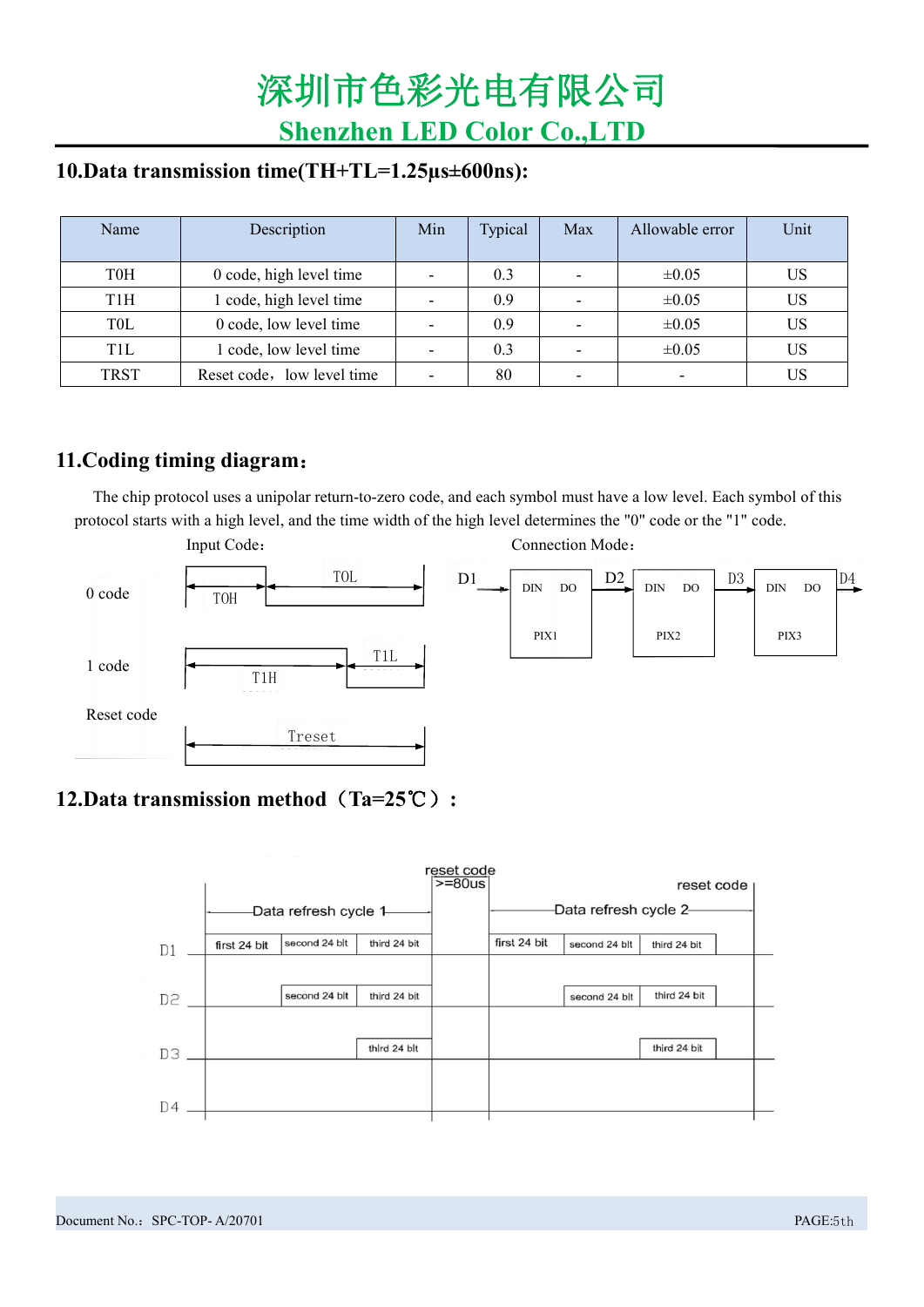

Note: D1 is the data sent by the MCU, and D2, D3, and D4 are the data that the cascade circuit automatically reshapes and forwards.

### **13.Data structure (Ta=25**℃**):**



Note: The high bit is sent first, and the data is sent in the order of GRB ( $G7 \rightarrow G6 \rightarrow ......B0$ ).

### **14.Typical application circuit**:



For 12V applications, the DIN, input and output terminals of the product need to be connected in series with the protective resistance R. The size depends on the number of cascaded led chip. The more cascades, the smaller R. Generally, it is recommended to take between 51-75 ohms, the distance between two points can reach 10 meters.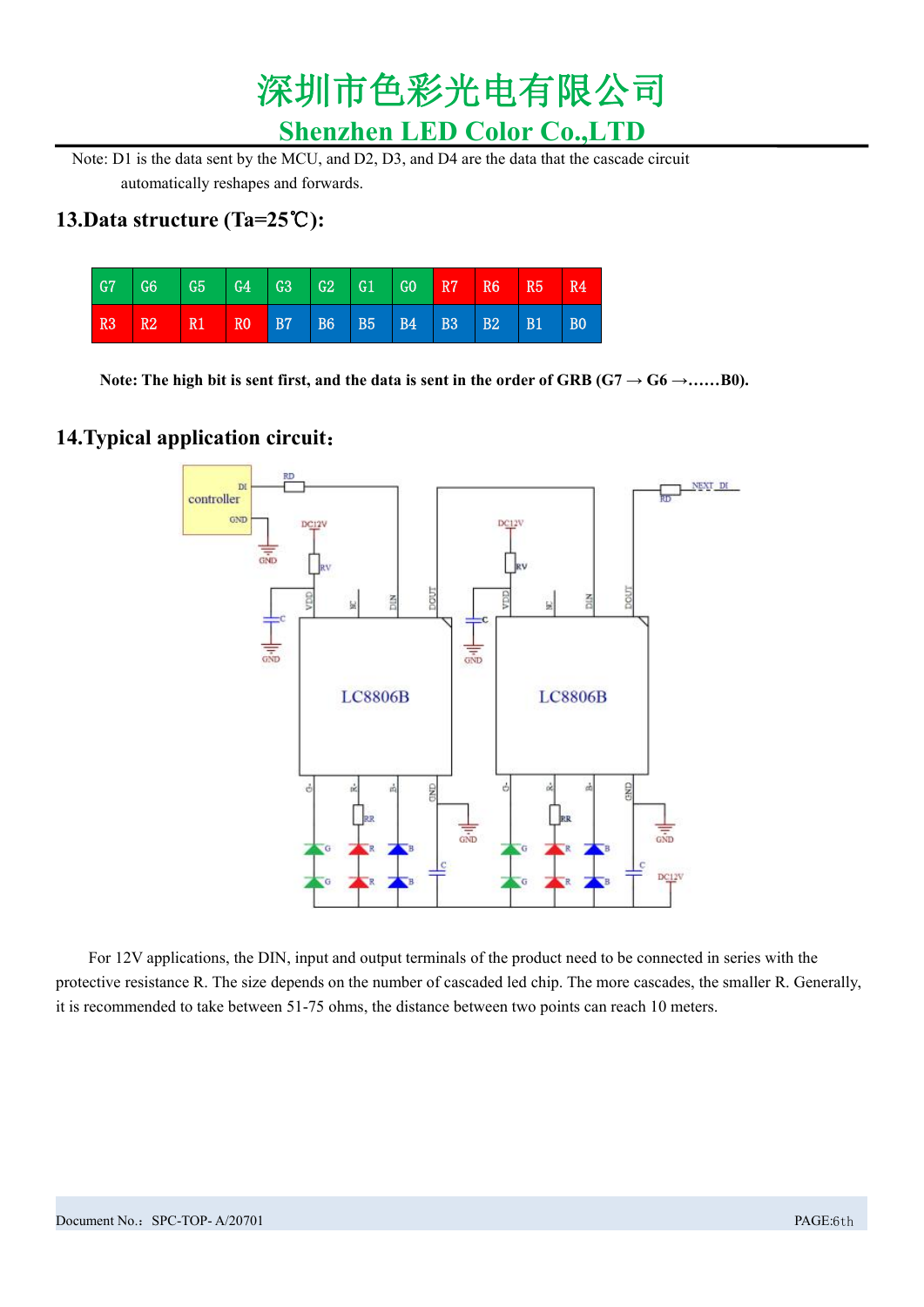

For 24V application, the product's DIN output terminal needs to be connected in series with the protective resistance R. The size depends on the number of cascaded led chip. The more cascades, the smaller R. Generally, it is recommended to be 120 ohms, and the distance between two points can reach 5 -10 m.

The input and output terminals ofthe product DIN need to be connected in series when necessary. The size of the protective resistor R depends on the number of cascaded led. The more the number of cascades, the smaller the R. Generally, a value between 100-120 ohms is recommended. Two point distance transmission up to 10 meters.

Typical application circuit parameters include the power supply input voltage VIH, current limiting resistor RIN,chip VDD, capacitor CIN and R/G/B LED limiting resistor Current resistance RL.

Chip supply voltage VDD: VDD=V<sub>IN</sub>-(I<sub>DD</sub>+I<sub>IN</sub>)\*R<sub>IN</sub>,I<sub>IN</sub> is the working current of the voltage regulator circuit inside the chip, IDD is the static current of the chip (except the current of the voltage regulator circuit), and the resistance value of RIN must ensure VDD>4V.

The higher the RIN resistance, the lower the system power consumption, but the system anti-interference ability is weak;The smaller the RIN resistance is, the greater the power consumption and the higher the operating temperature are. Therefore, the resistance RIN should be selected according to the application environment of the system during design. The relationship between V<sub>IN</sub> and R<sub>IN</sub> is shown in the table below:

| <b>VIN</b> | $-11$        | $\sqrt{1}$<br>$\mathbf{v}$ | QV  | 12V<br>-- | $-11$<br>$\overline{\phantom{0}}$ | 18V<br>$\sim$            | 24V<br>the contract of the contract of |
|------------|--------------|----------------------------|-----|-----------|-----------------------------------|--------------------------|----------------------------------------|
| <b>RIN</b> | $\sim$<br>-- | 100                        | 470 | 1T<br>1V  | 1.5K                              | $\Delta T$<br>$\angle K$ | $\mathbf{r}$<br>ЭA                     |

*LED*

 $V_{IN} - N*V_{LED} - V_{DS}$ 

 $IN - IV$  *V LED*  $-V$  *DS I*

LED current limiting resistors RL: 
$$
RL = \frac{1}{I}
$$

V<sub>IN</sub> is the input voltage, VLED is the voltage drop of LED, V<sub>DS</sub> is the port voltage, When it reaches 1V, the current can be output constant, and the ILED is the port output current.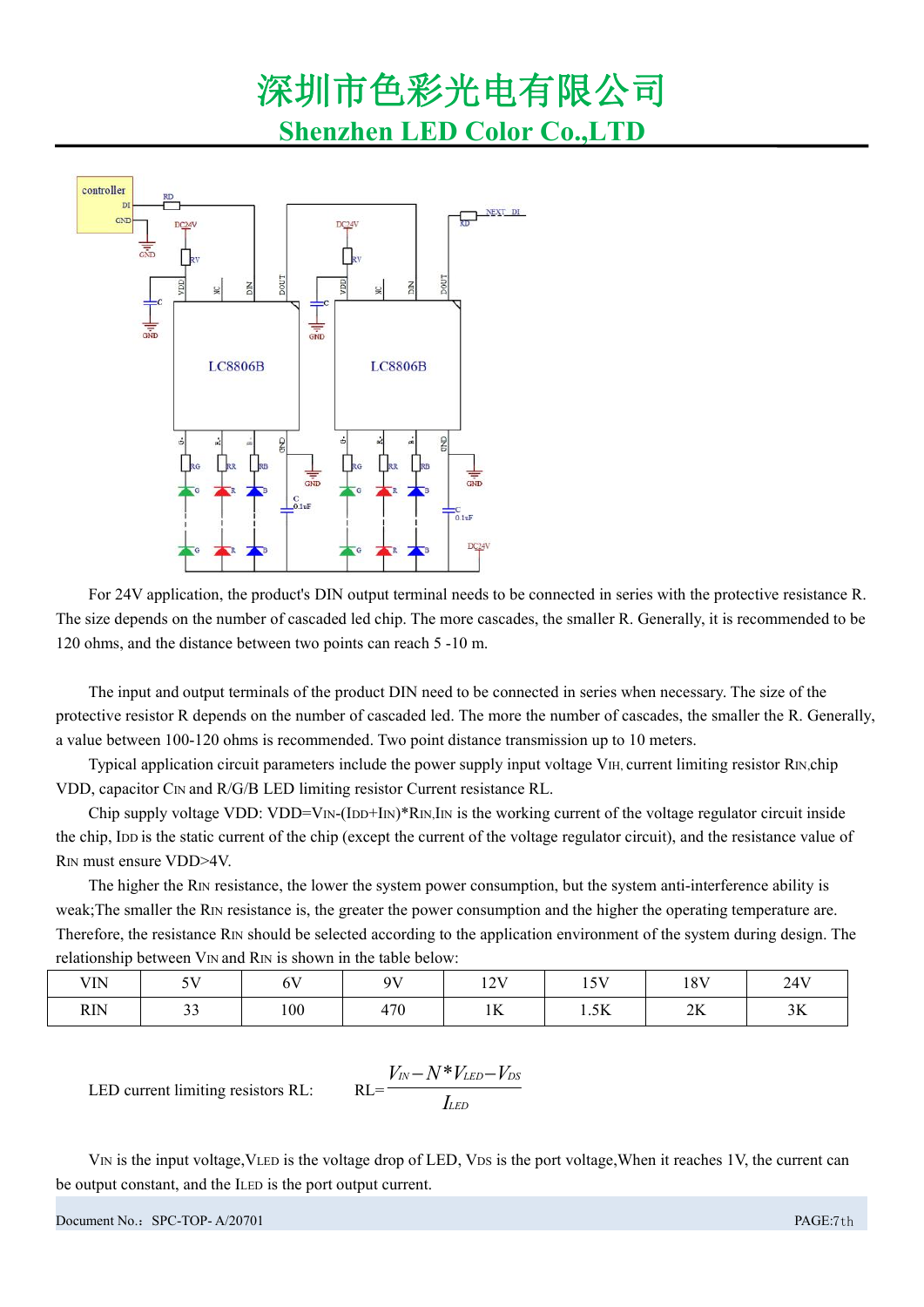## **15.Typical optical characteristic curve:**







Welding temperature VS Forward current Forward current VS Relative light intensity



Forward voltage VS Forward current Ambient temperature VS Rrelative light intensity



Relative spectral distribution chart

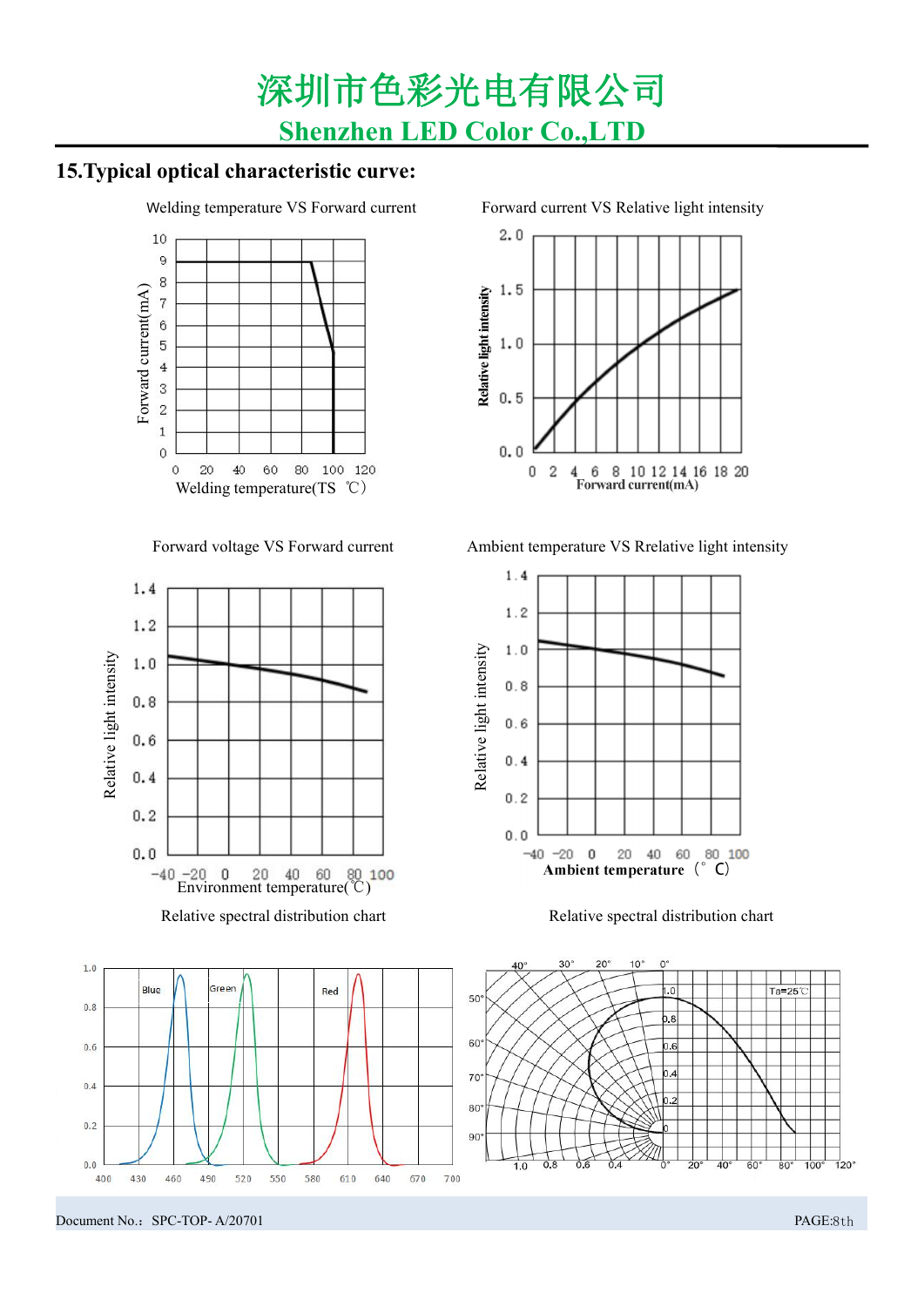### **16.Packing specifications:**

#### **Carrier tape specifications (unit: mm) Reel size:**





#### **Moisture-proof bag packaging:**



Note: The marked tolerance is  $\pm 0.1$ mm, unit: mm

#### Label description:

| PRODUCT No: Product model<br>QUANTITY: Package quantity<br>LOT NO: Order number<br>DATE: Production date | <b>PRODUCT NO:</b><br><b>QUANTITY:</b><br>LOT NO:<br>DATE: | Ρü<br>Lead free<br><b>PCS</b> | Label diagram |
|----------------------------------------------------------------------------------------------------------|------------------------------------------------------------|-------------------------------|---------------|
|                                                                                                          |                                                            |                               |               |

Note: SMD5050 series packaging standard is 1000PCS/bag, except for special requirements.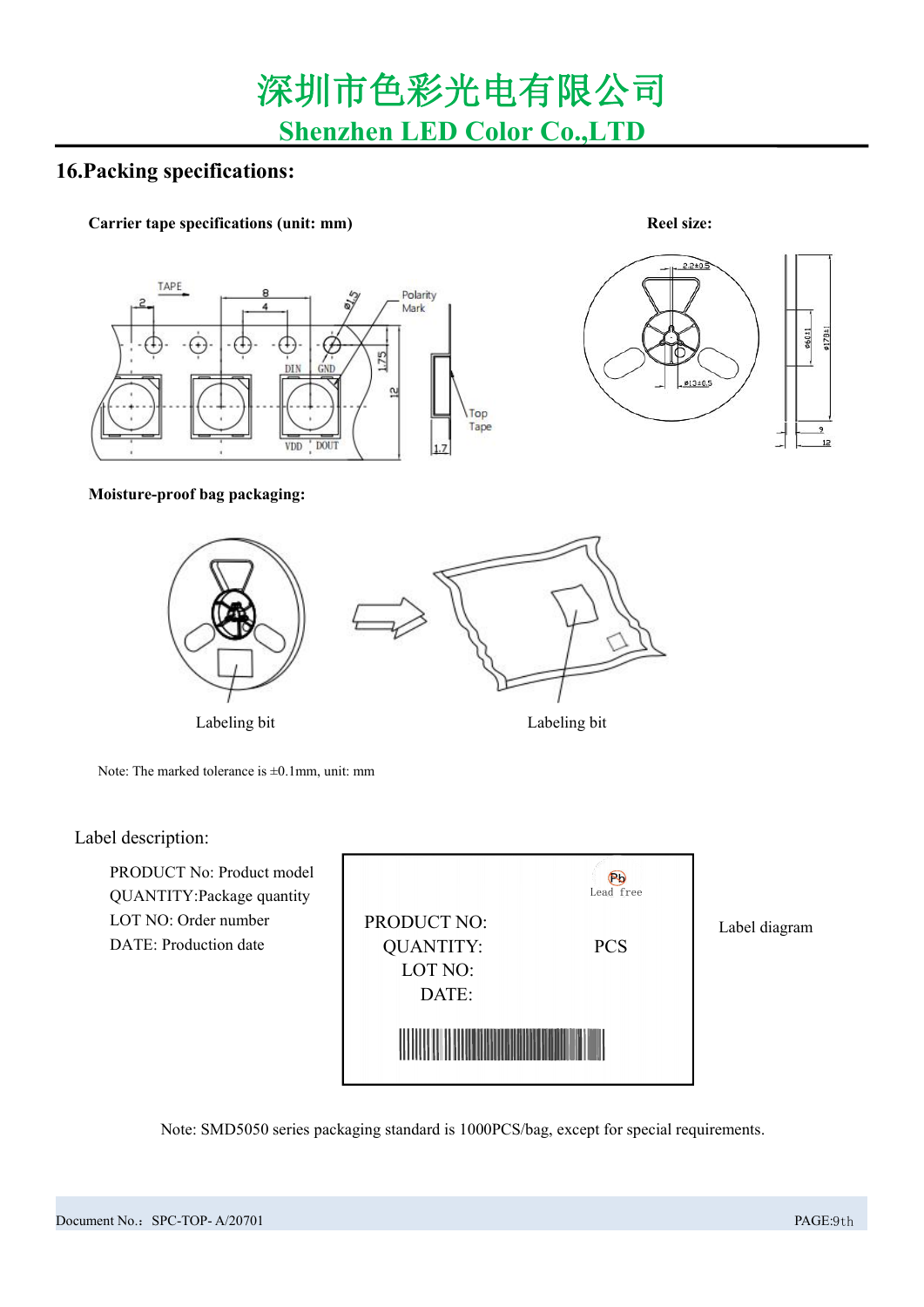### **SMD LED Usage Notice**

Thank you for using the LED chip of Shenzhen LED Color Co., Ltd.. In order to enhance your understanding of the characteristics of our products, and to facilitate you to quickly grasp the basic operations of the products, in order to minimize or avoid unnecessary products caused by human factors damaged, so that it can better serve your production, specially for some standard use in the process of use for corresponding instructions. At the same time even if the same specification LED, its reliability and design level in the actual application field, operation mode, use conditions They are all related. This instruction manual cannot cover all the problems that customers may encounter during use. We apologize for the inconvenience caused!

1.1 Generally, LEDs are used in the same way as other electronic components. In order to allow customers to better use our LED products, please refer to the following LED protection precautions.

1.2 Transportation and storage

Smart LED is packaged in a moisture-proof and anti-static aluminum foil bag. Avoid squeezing or piercing the packaging bag during transportation, and take necessary anti-static protection measures. Before the product is produced, if air leakage or damage is found, please stop using it directly and do the necessary use after high temperature dehumidification. In the process of product replacement, placement, finished product shipment, and installation, care should be taken to prevent external force from colliding and squeezing the LED, causing external force to damage the LED.

If the aluminum foil bag has been discovered before production, unsealed, damaged, or leaked, please return it to the original factory for dehumidification testing in time, and never use it online. Smart LED is a humidity-sensitive element. Packaging the LED in an aluminum foil bag is to prevent the LED from absorbing moisture during transportation and storage. A desiccant is placed in the packaging bag to absorb moisture. If the LED absorbs moisture, the moisture will expand when the LED is reflowed, causing the gel to separate from the bracket, or damage the key alloy wire, causing the product to fail. For this reason, the vacuum moisture-proof packaging is to avoid moisture in the packaging bag. The moisture-proof grade of this product is LEVEL5a.

Diagram 1: Definition of Material Moisture Resistance Level (MSL) specified by IPC/JEDEC J-STD-020

| Moisture           |                  | Workshop life after unpacking |
|--------------------|------------------|-------------------------------|
| Resistance level   | Time             | Condition                     |
| LEVEL1             | Unlimited        | $\leq$ 30°C/85 % RH           |
| LEVEL <sub>2</sub> | lyear            | $\leq$ 30°C/60 % RH           |
| LEVEL2a            | 4 weeks          | $\leq$ 30°C/60 % RH           |
| LEVEL3             | 168hours         | $\leq$ 30°C/60 % RH           |
| LEVEL4             | 72hours          | $\leq$ 30°C/60 % RH           |
| LEVEL5             | 48hours          | $\leq$ 30°C/60 % RH           |
| LEVEL5a            | 24hours          | $\leq$ 30°C/60 % RH           |
| LEVEL6             | Take out and use | $\leq$ 30°C/60 % RH           |

#### 1.3.Storage before opening

In order to avoid redundancy failure caused by moisture absorption, it is necessary to take good measures to store and prevent moisture before LED products are produced.

If the vaccum moisture-proof bag is not opened, the storage time of Smart SMD components is within 1 month under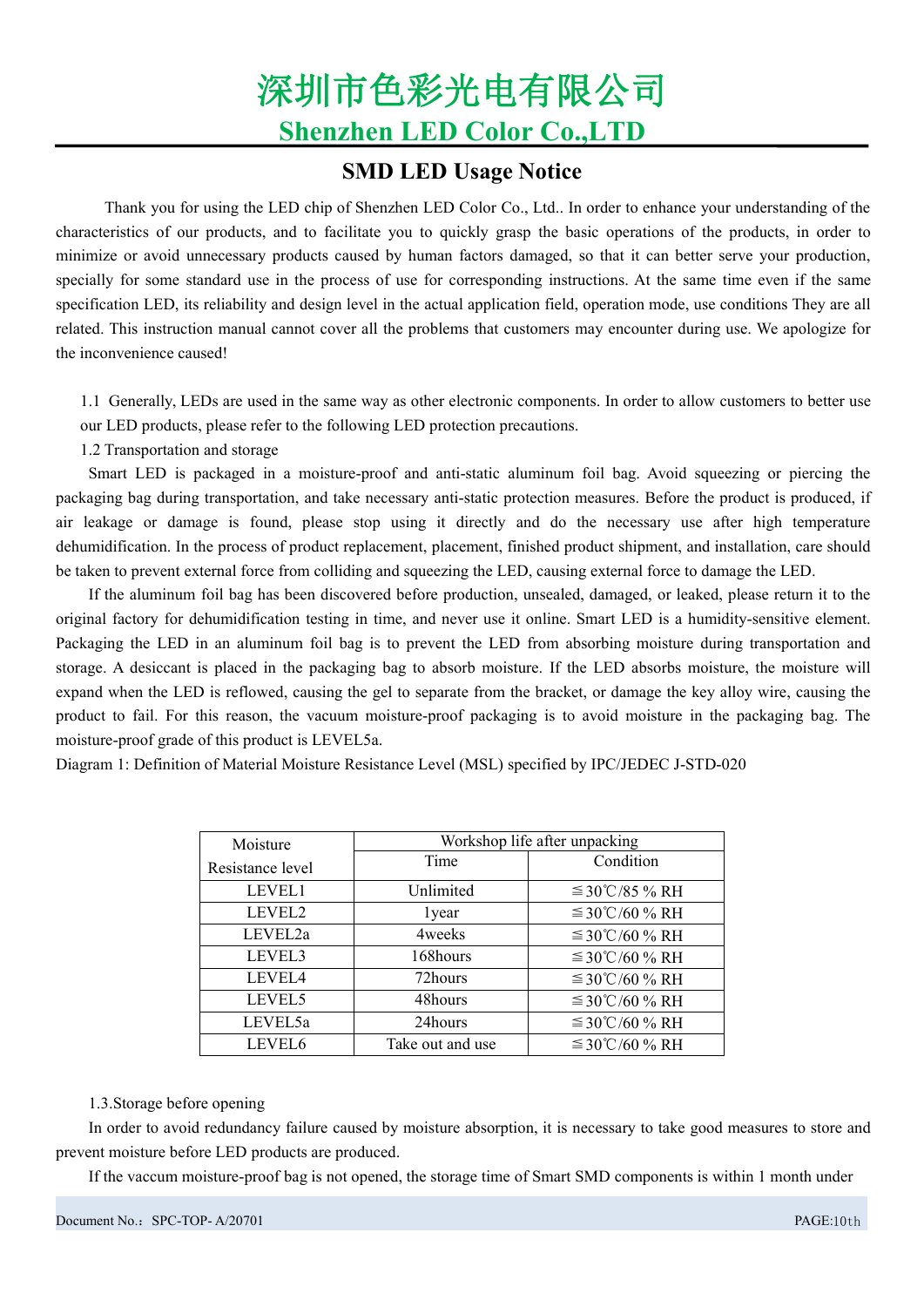30℃/ 60%RH. (Subject to the date of the label, use the vacuum package without air leakage. There are certain differences in the storage time of different moisture-proof materials or packaging. The specific storage time is subject to the specification or the packaging bag.) It is recommended before use Do not open the vacuum packaging bag.

#### 1.4. SMT production control

After opening the packaging bag, the materials shall be strictly controlled within the allowable range of maximum humidity and operating time specified in diagram 1.As long as the material is exposed to the environment described in diagram 1, it must be used in the workshop. After opening the packaging bag and affixed to the PCB, the welding work should be completed within 2H.It is not recommended to stick the material on the PCB, and to stay in the workshop for a long time without SMT furnace operation, so as to prevent the material from absorbing the moisture in the solder paste and causing bad risks.

#### 1.5. Moisture-proof storage of unused materials

If a roll of led material has not been used up at one time, and the temperature and humidity of the workshop are within the limited conditions ( $\leq 30^{\circ}C/60\%$ RH), and the exposure time of the element in the air does not exceed 2H, the remaining materials should be put into desiccant together. Vacuum and seal storage. Otherwise, the material must be baked and dehumidified at low humidity, and the dehumidified material can be repackaged to restart the calculation of time.

#### 1.6. Moisture-proof control for the assembled LED components

For products that require a secondary SMT process or high temperature, the necessary moisture-proof treatment should also be done before the secondary welding after the completion of the first welding. Exposure to (≦30℃/60%RH) conditions, the longest No more than 2H. If the time between the second high temperature production is longer, the material after the first welding must be dehumidified (bake in an oven at 70℃±5℃ for no less than 12 hours), and then vacuum sealed , or store the product in a constant temperature and humidity oven in a drying oven.Before the second high temperature production, do dehumidification work (bake in an oven at  $70^{\circ}C \pm 5^{\circ}C$  for no less than 12 hours) to ensure that the product is not damp before the high temperature process. Low-humidity baking conditions:  $70^{\circ}$ C $\pm$ 5°C for no less than 12 hours; high-temperature baking conditions: 130°C±5°C for 5 hours, and the total number of normal reflow soldering operations does not exceed 3 times.

For products subjected to extrusion process or high-temperature protection treatment, it is recommended that the necessary dehumidification work be done before the product is protected. Bake in an oven at  $130^{\circ}C \pm 5^{\circ}C$  for 5 hours to eliminate the moisture absorbed by the product during testing, aging, and transportation. In order to avoid the product after the protective treatment, the moisture wrapped on the surface of the material will slowly enter the material and cause the product to fail.

#### 1.7. Reflow soldering

It is verified by us using the parameters listed below that the surface mount LED meets the JEDEC J-STD-020C standard. As a general guideline, we recommends that customers follow the soldering temperature curve recommended by the manufacturer of the solder paste used.

Please note that this general guideline may not apply to all PCB designs and reflow soldering equipment configurations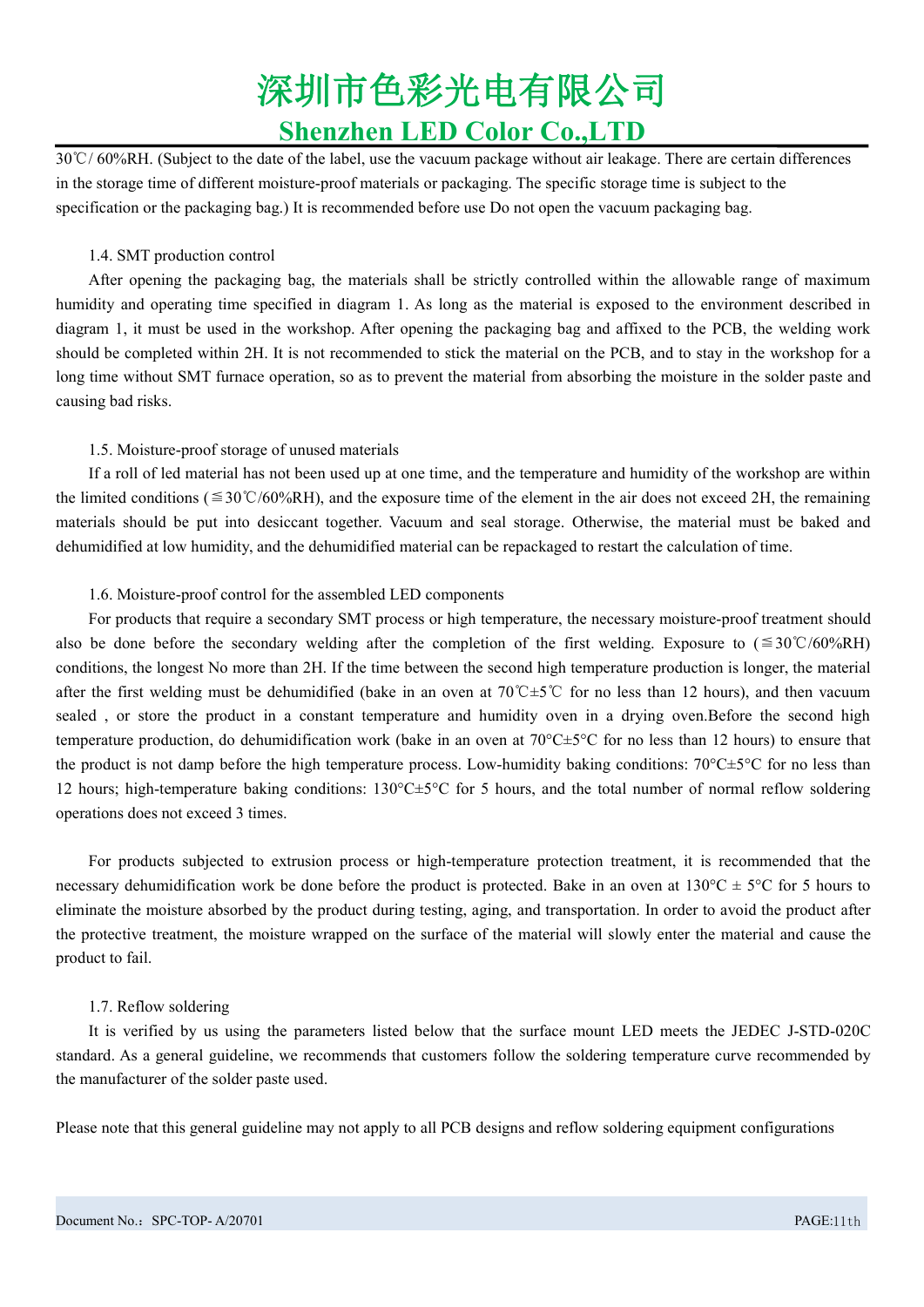

| Profile Feature                          | Lead-Based Solder        | Lead-Free Solder         |
|------------------------------------------|--------------------------|--------------------------|
| Average Ramp-Up Rate (Ts max to Tp)      | $3 \degree$ C/second max | $3^{\circ}$ C/second max |
| Preheat: Temperature Min (Ts min)        | $100^{\circ}$ C          | $150^{\circ}$ C          |
| Preheat: Temperature Min (Ts<br>$max$ )  | $150^{\circ}$ C          | $200^{\circ}$ C          |
| Preheat: Time (ts min to ts max )        | $60-120$ seconds         | $60-180$ seconds         |
| Time Maintained Above: Temperature (TL)  | $183 \text{ °C}$         | $217^{\circ}$ C          |
| Time Maintained Above: Time (t L)        | $60-150$ seconds         | $60-150$ seconds         |
| Peak/Classification Temperature (T P)    | $215^{\circ}$ C          | 240 °C                   |
| Time Within 5℃ ℃ of Actual Peak          | $\leq 10$ seconds        | $\leq 10$ seconds        |
| Temperature (tp)                         |                          |                          |
| Ramp-Down Rate                           | $6 °C$ /second max       | $6 °C$ /second max       |
| Time 25 $^{\circ}$ C to Peak Temperature | $<$ 6 minutes max        | $\leq$ 6 minutes max     |

Note: All the Note: All the temperature refer to topside of the package, measured on the package body surface. When welding, do not forcefully press the surface of the colloid when the material is heated.

#### 1.8.SMT nozzle requirements:

(red circle refers to the inside diameter of the nozzle, see picture 1 and picture 2)



OK (the inside diameter of the nozzle is larger than NG (the inside diameter of the nozzle is smaller the light-emitting area of the led) than the lighting area of the led)

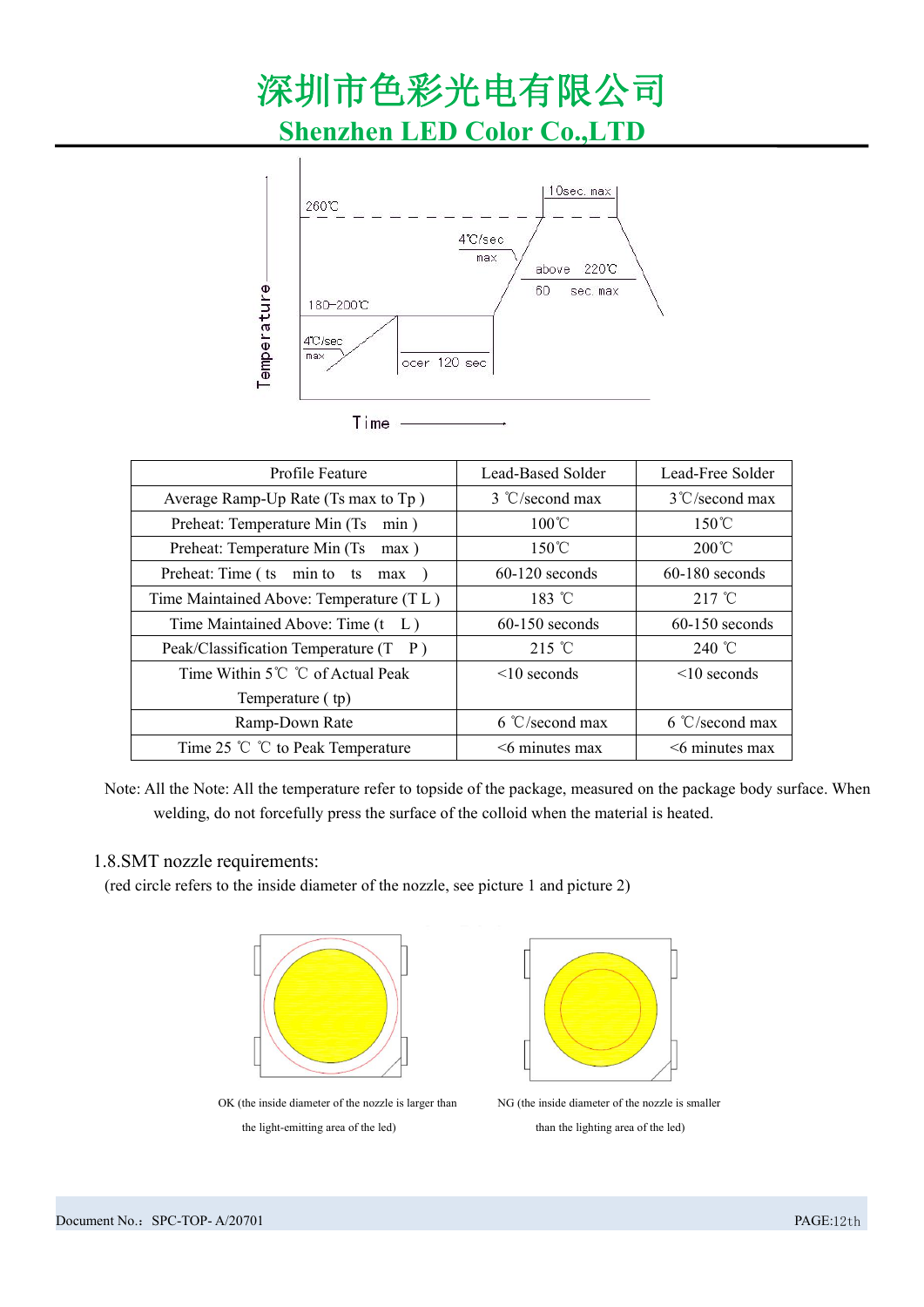In order to prevent air pressure leakage, the outer diameter of the SMD nozzle should not exceed the size of the LED, and the inner diameter of the nozzle should be as large as possible. The tip of the nozzle should be made of soft material to prevent scratching or damaging the LED gel surface during suction. The size of the component must be Accurate in the pick and place machine.

1.9. Material picking method: use tweezers to pick up the material. Do not press the colloid or sharp objects to puncture the colloid. The materials cannot be stacked.



Do not stack products together, it may damage the internal circuit, Cannot be used in acidic places with PH<7





2.0. When we need to use the external sealant to coat the LED products, we should ensure that the external sealant matches the LED packaging glue, because most of the LED packaging glue issilica gel and epoxy glue, it has oriented oxidation and aligned moisture absorption. It is necessary to prevent the external sealing material from entering the LED to cause damage to the LED. The content of a single bromine element is required to be less than 900PPM, and the content of a single chlorine element is required to be less than 900PPM. When applying LED products, the total content of bromine and chlorine in the outer sealant must be less than 1500PPM.



#### 2.1. Welding

For manual soldering, it is recommended to use an electric soldering iron with a power of not more than 60W, and control the temperature of the soldering iron not to exceed 350 °C. The electric soldering iron stays on the bracket pin for no